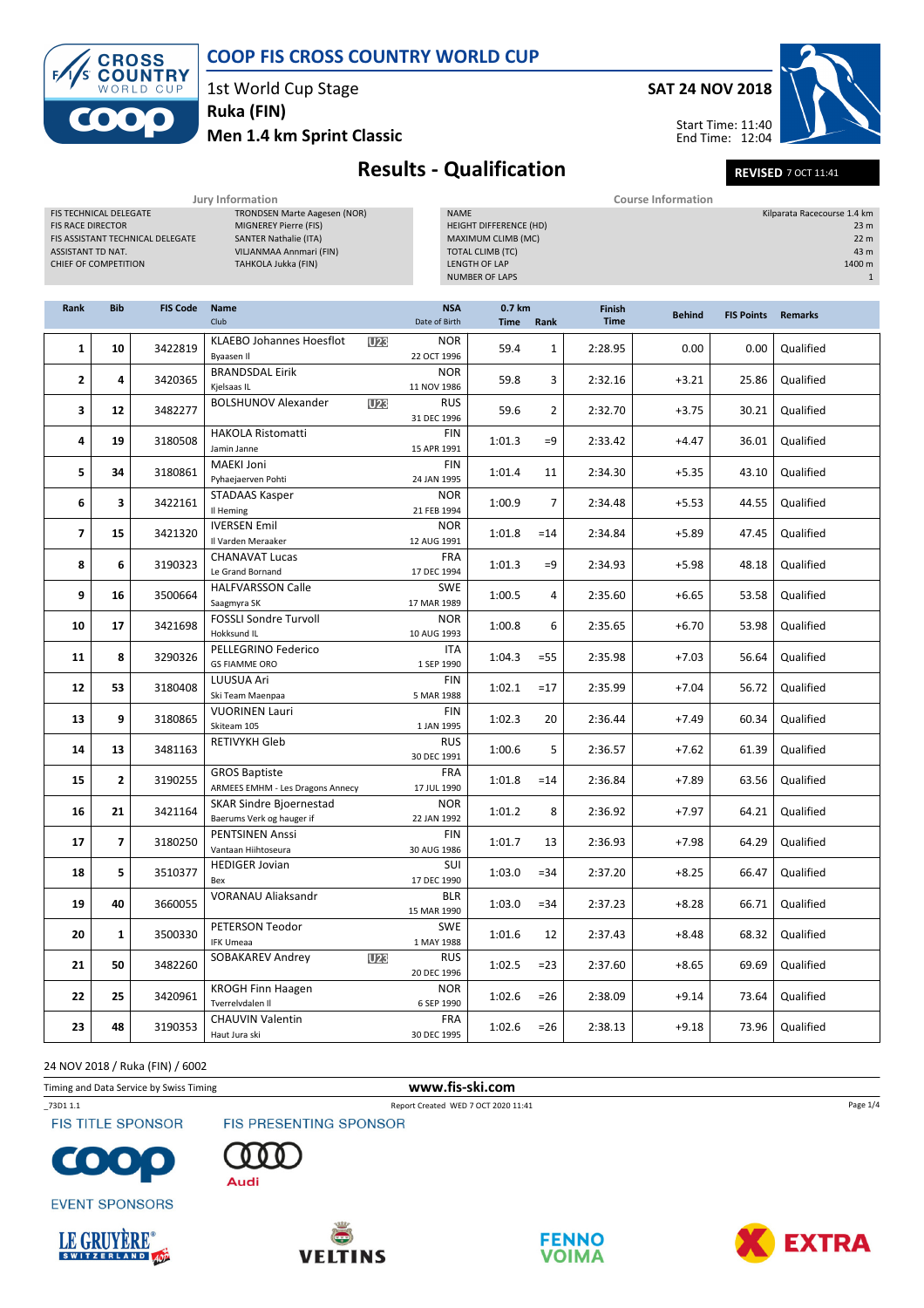

1st World Cup Stage Ruka (FIN)

Men 1.4 km Sprint Classic

SAT 24 NOV 2018



Start Time: 11:40 End Time: 12:04

# Results - Qualification REVISED 7 OCT 11:41

| Rank | <b>Bib</b> | <b>FIS Code</b> | <b>Name</b><br>Club                                         | <b>NSA</b><br>Date of Birth | 0.7 km<br><b>Time</b> | Rank   | Finish<br><b>Time</b> | <b>Behind</b> | <b>FIS Points</b> | <b>Remarks</b>       |
|------|------------|-----------------|-------------------------------------------------------------|-----------------------------|-----------------------|--------|-----------------------|---------------|-------------------|----------------------|
| 24   | 11         | 3190345         | <b>JOUVE Richard</b><br>ARMEE-EMHM Montgenevre Val claree   | <b>FRA</b><br>25 OCT 1994   | 1:02.1                | $=17$  | 2:38.16               | $+9.21$       | 74.20             | Qualified            |
| 25   | 20         | 3100110         | <b>HARVEY Alex</b><br>Club Nordique Mont St.Anne            | CAN<br>7 SEP 1988           | 1:02.7                | $= 30$ | 2:38.35               | $+9.40$       | 75.73             | Qualified            |
| 26   | 14         | 3501255         | <b>SVENSSON Oskar</b><br>Falun Borlaenge sk                 | <b>SWE</b><br>7 SEP 1995    | 1:04.1                | $=48$  | 2:38.43               | $+9.48$       | 76.37             | Qualified            |
| 27   | 18         | 3180221         | <b>JYLHAE Martti</b><br>Vuokatti Ski Team Kainuu            | FIN<br>3 JUN 1987           | 1:03.1                | $= 38$ | 2:38.46               | $+9.51$       | 76.62             | Qualified            |
| 28   | 49         | 3560121         | <b>LAMPIC Janez</b><br>U <sub>23</sub><br>TSK Triglav Kranj | SLO<br>27 SEP 1996          | 1:01.8                | $=14$  | 2:38.51               | $+9.56$       | 77.02             | Qualified            |
| 29   | 36         | 3560101         | SIMENC Miha<br><b>TSK Logatec</b>                           | <b>SLO</b><br>21 DEC 1995   | 1:03.5                | 42     | 2:38.54               | $+9.59$       | 77.26             | Qualified            |
| 30   | 76         | 3181076         | SIPILA Turo<br><b>U23</b><br>Vuokatti Ski Team Kainuu       | FIN<br>26 FEB 1997          | 1:02.5                | $= 23$ | 2:38.74               | $+9.79$       | 78.87             | Qualified            |
| 31   | 58         | 3150549         | <b>SELLER Ludek</b><br><b>DUKLA Liberec</b>                 | <b>CZE</b><br>11 JUL 1995   | 1:02.4                | $= 21$ | 2:38.92               | +9.97         | 80.32             | Not Qualified        |
| 32   | 37         | 3150570         | <b>NOVAK Michal</b><br>U23<br>Dukla Liberec                 | <b>CZE</b><br>26 OCT 1996   | 1:02.7                | $= 30$ | 2:39.07               | $+10.12$      | 81.53             | Not Qualified        |
| 33   | 23         | 3501346         | <b>THORN Viktor</b><br><b>U23</b><br>Ulricehamns If         | <b>SWE</b><br>11 MAY 1996   | 1:02.8                | 33     | 2:39.17               | $+10.22$      | 82.34             | Not Qualified        |
| 34   | 27         | 3501278         | PERSSON Anton<br>Sk Bore                                    | <b>SWE</b><br>26 FEB 1995   | 1:04.7                | $=61$  | 2:39.29               | $+10.34$      | 83.30             | Not Qualified        |
| 35   | 52         | 3480021         | PETUKHOV Alexey                                             | <b>RUS</b><br>28 JUN 1983   | 1:02.4                | $= 21$ | 2:39.70               | $+10.75$      | 86.61             | Not Qualified        |
| 36   | 24         | 3290383         | <b>RASTELLI Maicol</b><br>CS ESERCITO                       | ITA<br>28 APR 1991          | 1:03.8                | 44     | 2:39.94               | +10.99        | 88.54             | Not Qualified        |
| 37   | 46         | 3290379         | DE FABIANI Francesco<br><b>CS ESERCITO</b>                  | ITA<br>21 APR 1993          | 1:05.0                | 67     | 2:40.15               | $+11.20$      | 90.23             | Not Qualified        |
| 38   | 29         | 3300373         | MIYAZAWA Hiroyuki<br>JR East Ski Team                       | JPN<br>12 OCT 1991          | 1:04.7                | $=61$  | 2:40.22               | $+11.27$      | 90.80             | Not Qualified        |
| 39   | 42         | 3421154         | <b>NYENGET Martin Loewstroem</b><br>Lillehammer Skiklub     | <b>NOR</b><br>1 APR 1992    | 1:03.0                | $= 34$ | 2:40.25               | $+11.30$      | 91.04             | Not Qualified        |
| 40   | 33         | 3530511         | <b>BJORNSEN Erik</b><br>Alaska Pacific University Nordic Sk | <b>USA</b><br>14 JUL 1991   | 1:04.3                | $= 55$ | 2:40.36               | $+11.41$      | 91.92             | Not Qualified        |
| 41   | 75         | 3181133         | <b>MANNILA Lauri</b><br><b>U23</b><br>Oulun Hiihtoseura     | FIN<br>12 JUN 1998          | 1:03.1                | $= 38$ | 2:40.37               | $+11.42$      | 92.00             | Not Qualified        |
| 42   | 28         | 3481775         | <b>KRASNOV Andrey</b>                                       | <b>RUS</b><br>14 JUN 1994   | 1:02.7                | $= 30$ | 2:40.47               | $+11.52$      | 92.81             | Not Qualified        |
| 43   | 43         | 3200241         | <b>BING Thomas</b><br>Rhoener WSV Dermbach                  | GER<br>3 APR 1990           | 1:04.2                | $= 51$ | 2:40.53               | $+11.58$      | 93.29             | Not Qualified        |
| 44   | 39         | 3390169         | KILP Marko<br>Voru Skiclub                                  | <b>EST</b><br>1 NOV 1993    | 1:02.1                | $=17$  | 2:40.77               | +11.82        | 95.23             | Not Qualified        |
| 45   | 47         | 3390101         | <b>RANKEL Raido</b><br>Voru Skiclub                         | <b>EST</b><br>13 JAN 1990   | 1:03.2                | 41     | 2:40.91               | $+11.96$      | 96.35             | Not Qualified        |
| 46   | 45         | 3180990         | <b>HAARALA Juuso</b><br><b>U23</b><br>IF Minken             | FIN<br>22 SEP 1996          | 1:03.7                | 43     | 2:41.12               | $+12.17$      | 98.05             | Not Qualified        |
| 47   | 30         | 3190370         | <b>ARNAULT Clement</b><br>Autrans                           | <b>FRA</b><br>26 MAY 1990   | 1:03.1                | $= 38$ | 2:41.20               | $+12.25$      | 98.69             | <b>Not Qualified</b> |
| 48   | 44         | 3510417         | <b>KAESER Erwan</b><br>Gardes Frontiere                     | SUI<br>8 JUN 1992           | 1:04.2                | $= 51$ | 2:41.28               | $+12.33$      | 99.34             | Not Qualified        |
| 49   | 78         | 3390207         | ROOS Henri<br><b>U23</b><br>Sportclub Cfc                   | <b>EST</b><br>14 JUL 1998   | 1:02.5                | $= 23$ | 2:41.61               | $+12.66$      | 101.99            | Not Qualified        |

24 NOV 2018 / Ruka (FIN) / 6002

Timing and Data Service by Swiss Timing **www.fis-ski.com** 

**FIS TITLE SPONSOR** 

**EVENT SPONSORS** 



FIS PRESENTING SPONSOR Audi



\_73D1 1.1 Report Created WED 7 OCT 2020 11:41









Page 2/4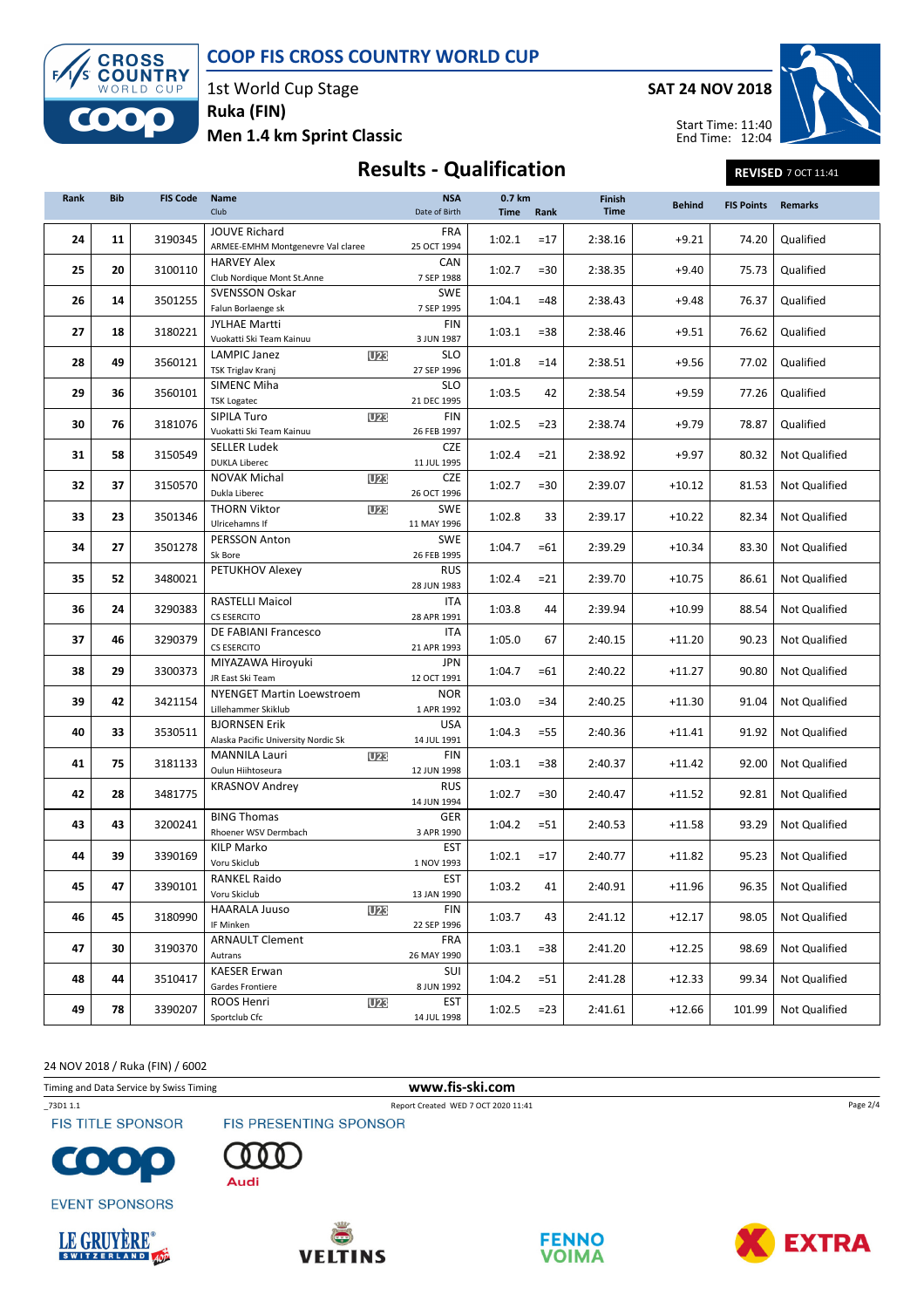

1st World Cup Stage Ruka (FIN)

Men 1.4 km Sprint Classic

SAT 24 NOV 2018



Start Time: 11:40 End Time: 12:04

### Results - Qualification REVISED 7 OCT 11:41

| Rank | <b>Bib</b> | <b>FIS Code</b> | Name<br>Club                                              |            | <b>NSA</b><br>Date of Birth | 0.7 km<br><b>Time</b> | Rank   | Finish<br><b>Time</b> | <b>Behind</b> | <b>FIS Points</b> | <b>Remarks</b>       |
|------|------------|-----------------|-----------------------------------------------------------|------------|-----------------------------|-----------------------|--------|-----------------------|---------------|-------------------|----------------------|
| 50   | 32         | 3430103         | <b>STAREGA Maciej</b><br><b>UKS RAWA Siedlce</b>          |            | POL<br>31 JAN 1990          | 1:04.3                | $= 55$ | 2:41.63               | $+12.68$      | 102.16            | Not Qualified        |
| 51   | 55         | 3430233         | <b>BURY Kamil</b><br>Mks Istebna                          |            | POL<br>23 JUL 1995          | 1:02.6                | $= 26$ | 2:41.67               | $+12.72$      | 102.48            | Not Qualified        |
| 52   | 35         | 3181098         | <b>SUHONEN Verneri</b><br>Hollolan Urheilijat -46         | U23        | <b>FIN</b><br>11 MAR 1997   | 1:04.9                | 66     | 2:41.81               | $+12.86$      | 103.61            | <b>Not Qualified</b> |
| 53   | 41         | 3530713         | <b>BOLGER Kevin</b><br>Sun Valley Ski Education Fnd       |            | <b>USA</b><br>11 APR 1993   | 1:06.1                | $=78$  | 2:42.14               | $+13.19$      | 106.26            | Not Qualified        |
| 54   | 62         | 3670075         | <b>BORTSOV Konstantin</b>                                 |            | KAZ<br>24 NOV 1995          | 1:04.2                | $= 51$ | 2:42.17               | $+13.22$      | 106.51            | Not Qualified        |
| 55   | 64         | 3670049         | <b>VOLOTKA Denis</b>                                      |            | KAZ<br>10 OCT 1985          | 1:05.8                | $=75$  | 2:42.30               | $+13.35$      | 107.55            | Not Qualified        |
| 56   | 67         | 3180984         | LEPISTO Lauri<br>Kouvolan Hiihtoseura                     | <b>U23</b> | FIN<br>19 SEP 1996          | 1:04.3                | $= 55$ | 2:42.62               | $+13.67$      | 110.13            | Not Qualified        |
| 56   | 59         | 3670000         | CHEBOTKO Nikolay<br>Cska                                  |            | KAZ<br>29 OCT 1982          | 1:04.2                | $= 51$ | 2:42.62               | $+13.67$      | 110.13            | Not Qualified        |
| 58   | 71         | 3481432         | <b>MALTSEV Artem</b>                                      |            | <b>RUS</b><br>24 MAY 1993   | 1:02.6                | $= 26$ | 2:42.65               | $+13.70$      | 110.37            | Not Qualified        |
| 59   | 68         | 3200331         | <b>WICK Thomas</b><br>SC Motor Zella-Mehlis               |            | GER<br>12 APR 1991          | 1:04.1                | $=48$  | 2:42.72               | $+13.77$      | 110.94            | Not Qualified        |
| 60   | 63         | 3180436         | MIKKONEN Juho<br>Vuokatti Ski Team Kainuu                 |            | <b>FIN</b><br>28 DEC 1990   | 1:04.1                | $=48$  | 2:42.97               | $+14.02$      | 112.95            | <b>Not Qualified</b> |
| 61   | 57         | 3660045         | <b>ASTAPENKA Yury</b>                                     |            | <b>BLR</b><br>10 OCT 1990   | 1:03.9                | $=45$  | 2:43.00               | $+14.05$      | 113.19            | Not Qualified        |
| 62   | 61         | 3120068         | <b>WANG Qiang</b>                                         |            | <b>CHN</b><br>23 APR 1993   | 1:03.0                | $= 34$ | 2:43.27               | $+14.32$      | 115.37            | Not Qualified        |
| 63   | 80         | 3180838         | <b>AHONEN Ville</b><br>Imatran Urheilijat                 |            | FIN<br>14 OCT 1994          | 1:05.2                | $=68$  | 2:43.95               | $+15.00$      | 120.85            | Not Qualified        |
| 64   | 70         | 3200676         | <b>BRUGGER Janosch</b><br><b>WSG Schluchsee</b>           | U23        | GER<br>6 JUN 1997           | 1:04.7                | $=61$  | 2:44.04               | $+15.09$      | 121.57            | Not Qualified        |
| 65   | 72         | 3510342         | <b>BAUMANN Jonas</b><br>Tambo Spluegen                    |            | SUI<br>27 MAR 1990          | 1:04.5                | 60     | 2:44.14               | $+15.19$      | 122.38            | Not Qualified        |
| 66   | 26         | 3500991         | WESTBERG Karl-Johan<br>Boraas Sk                          |            | <b>SWE</b><br>9 DEC 1992    | 1:04.7                | $=61$  | 2:44.20               | $+15.25$      | 122.86            | Not Qualified        |
| 67   | 38         | 3100248         | LOCKE Julien<br>Black Jack Ski Club                       |            | CAN<br>1 SEP 1993           | 1:05.2                | =68    | 2:44.38               | $+15.43$      | 124.31            | Not Qualified        |
| 68   | 51         | 3530672         | <b>SAXTON Benjamin</b><br><b>Stratton Mountain School</b> |            | USA<br>30 JUN 1993          | 1:04.7                | =61    | 2:44.63               | $+15.68$      | 126.32            | Not Qualified        |
| 69   | 77         | 3180487         | SAARELA Ville-Petteri<br>Keminsuun Kisa                   |            | FIN<br>9 APR 1989           | 1:03.9                | $=45$  | 2:45.26               | $+16.31$      | 131.40            | Not Qualified        |
| 70   | 73         | 3180565         | KORPELA Heikki<br>Pyhajarven Pohti                        |            | FIN<br>4 SEP 1990           | 1:05.7                | 74     | 2:45.44               | $+16.49$      | 132.85            | Not Qualified        |
| 71   | 69         | 3150462         | RYPL Miroslav<br>Dukla Liberec                            |            | CZE<br>17 MAR 1992          | 1:05.2                | =68    | 2:46.58               | +17.63        | 142.03            | Not Qualified        |
| 72   | 60         | 3670077         | <b>DYUSSENOV Asset</b>                                    | <b>U23</b> | KAZ<br>15 JAN 1997          | 1:05.8                | $=75$  | 2:46.84               | $+17.89$      | 144.13            | Not Qualified        |
| 73   | 66         | 3100232         | SHIELDS Andy<br>Lappe Nordic                              |            | CAN<br>19 MAR 1991          | 1:05.8                | $=75$  | 2:47.54               | $+18.59$      | 149.77            | Not Qualified        |
| 74   | 54         | 3100268         | <b>KENNEDY Russell</b><br>Canmore Nordic Ski Club         |            | CAN<br>7 OCT 1991           | 1:04.4                | 59     | 2:47.56               | $+18.61$      | 149.93            | Not Qualified        |
| 75   | 81         | 3250038         | <b>EINARSSON Snorri Eythor</b><br>Ullur                   |            | <b>ISL</b><br>21 FEB 1986   | 1:06.1                | $=78$  | 2:47.59               | $+18.64$      | 150.17            | Not Qualified        |

24 NOV 2018 / Ruka (FIN) / 6002

Timing and Data Service by Swiss Timing **www.fis-ski.com** 

**FIS TITLE SPONSOR** 

\_73D1 1.1 Report Created WED 7 OCT 2020 11:41

FIS PRESENTING SPONSOR















Page 3/4